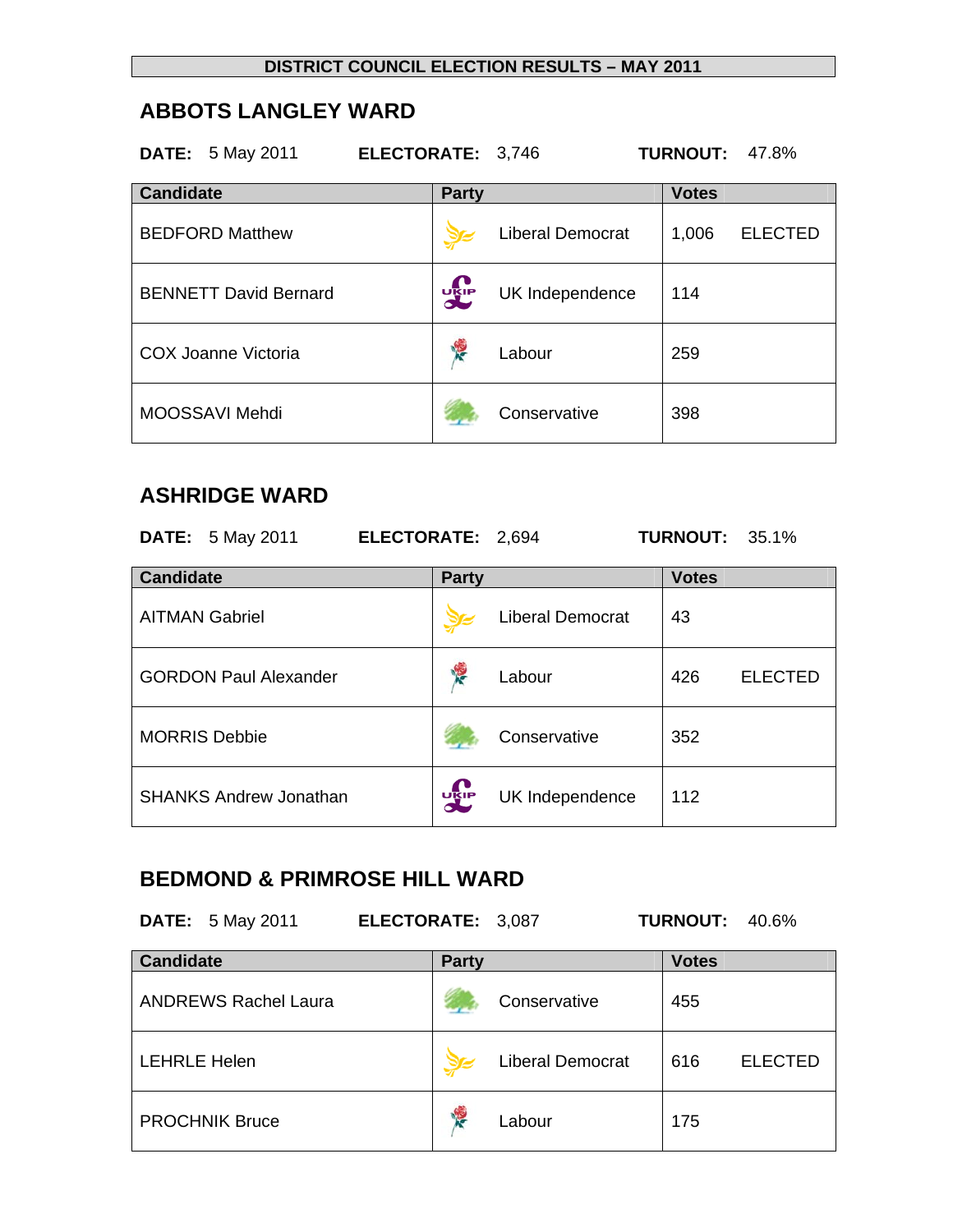### **CARPENDERS PARK WARD**

**DATE:** 5 May 2011 **ELECTORATE:** 4,015 **TURNOUT:** 51.2%

| <b>Candidate</b>         | <b>Party</b> |                         | <b>Votes</b> |                |
|--------------------------|--------------|-------------------------|--------------|----------------|
| <b>BAKSHI Anandana</b>   | 慢            | Labour                  | 192          |                |
| <b>HAMES Pam</b>         |              | <b>Liberal Democrat</b> | 916          | <b>ELECTED</b> |
| <b>JONES Sylvia June</b> | <b>UKIP</b>  | UK Independence         | 155          |                |
| ROBERTS Angela           |              | Conservative            | 783          |                |

## **CHORLEYWOOD WEST WARD**

| <b>DATE:</b> 5 May 2011      | ELECTORATE: 4,340  |                         | <b>TURNOUT: 60.3%</b> |                |
|------------------------------|--------------------|-------------------------|-----------------------|----------------|
| <b>Candidate</b>             | <b>Party</b>       |                         | <b>Votes</b>          |                |
| <b>GOBLE Fiona Katherine</b> | <b>RE</b>          | Labour                  | 149                   |                |
| <b>GREEN Barbara</b>         |                    | <b>Liberal Democrat</b> | 1,170                 |                |
| <b>KAMEI Tina</b>            | <b>Green Party</b> | <b>Green Party</b>      | 85                    |                |
| <b>MAY James</b>             |                    | Conservative            | 1,197                 | <b>ELECTED</b> |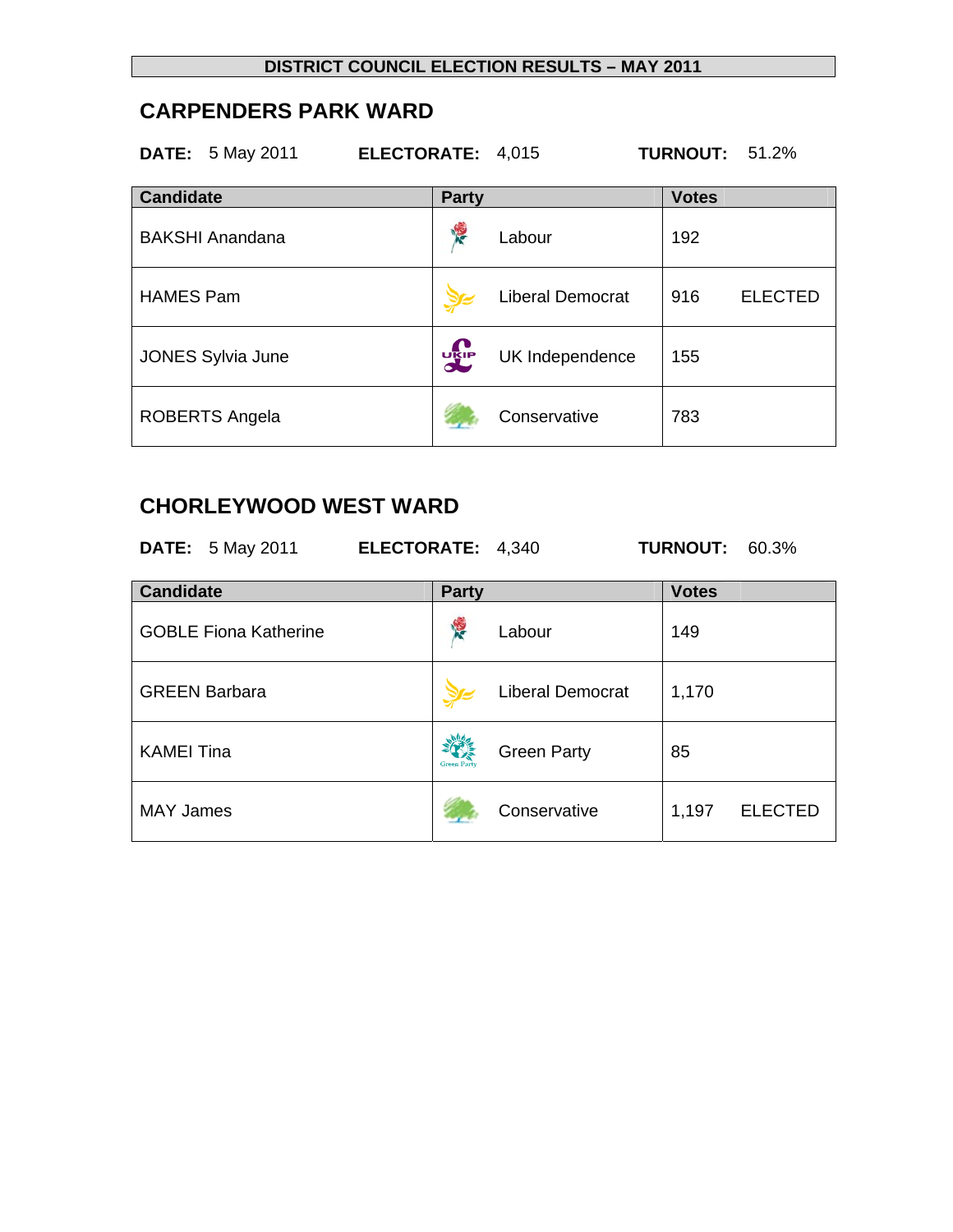### **CROXLEY GREEN WARD**

| <b>DATE:</b> 5 May 2011     | ELECTORATE: 4,318 |                          | <b>TURNOUT:</b><br>48.3% |
|-----------------------------|-------------------|--------------------------|--------------------------|
| <b>Candidate</b>            | <b>Party</b>      |                          | <b>Votes</b>             |
| <b>DANN Leighton Glyn</b>   |                   | <b>Liberal Democrat</b>  | <b>ELECTED</b><br>1,022  |
| <b>HOLMES Roger Warwick</b> | Erichsh           | <b>English Democrats</b> | 177                      |
| <b>SEDLACEK Maureen</b>     |                   | Labour                   | 248                      |
| <b>STEWART Nigel</b>        |                   | Conservative             | 620                      |

## **CROXLEY GREEN NORTH WARD**

| <b>DATE:</b> 5 May 2011        | ELECTORATE: 2,645 |                         | <b>TURNOUT:</b><br>46.8% |
|--------------------------------|-------------------|-------------------------|--------------------------|
| Candidate                      | <b>Party</b>      |                         | <b>Votes</b>             |
| <b>BASS Michelle</b>           |                   | Conservative            | 274                      |
| <b>BRAND Frank Martin</b>      | <b>DELP</b>       | UK Independence         | 111                      |
| <b>HARRIS Helen Margaret</b>   | <b>REA</b>        | Labour                  | 110                      |
| <b>LLOYD Christopher Simon</b> |                   | <b>Liberal Democrat</b> | 732<br><b>ELECTED</b>    |

### **CROXLEY GREEN SOUTH WARD**

**DATE:** 5 May 2011 **ELECTORATE:** 2,817 **TURNOUT:** 45.3%

| <b>Candidate</b>           | <b>Party</b> |                         | <b>Votes</b> |                |
|----------------------------|--------------|-------------------------|--------------|----------------|
| <b>BRADING Philip</b>      |              | <b>Liberal Democrat</b> | 717          | <b>ELECTED</b> |
| <b>MCINTOSH Karen Ruth</b> | <b>SER</b>   | Labour                  | 194          |                |
| <b>WORRALL Jackie</b>      |              | Conservative            | 352          |                |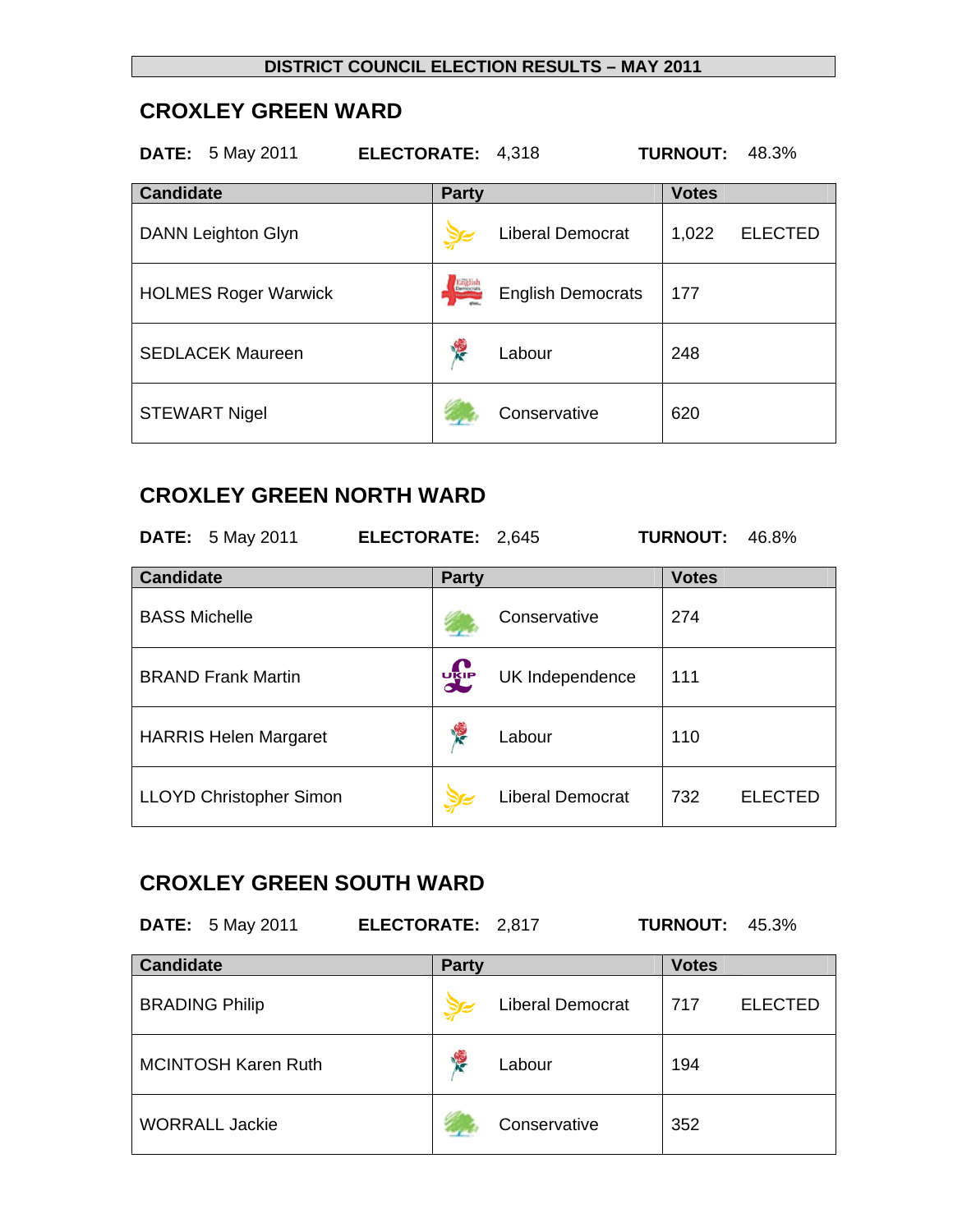## **HAYLING WARD**

| <b>DATE:</b> 5 May 2011   | ELECTORATE: 2,604 |                         | <b>TURNOUT: 30.3%</b> |                |
|---------------------------|-------------------|-------------------------|-----------------------|----------------|
| <b>Candidate</b>          | <b>Party</b>      |                         | <b>Votes</b>          |                |
| <b>COX Stephen</b>        | 慢                 | Labour                  | 400                   | <b>ELECTED</b> |
| <b>HARRIS Claire</b>      |                   | Conservative            | 327                   |                |
| <b>LAVAL Richard Fane</b> |                   | <b>Liberal Democrat</b> | 47                    |                |

## **LANGLEYBURY WARD**

| <b>DATE:</b> 5 May 2011          | ELECTORATE: 3,825 |                         | <b>TURNOUT:</b> | 40.5%          |
|----------------------------------|-------------------|-------------------------|-----------------|----------------|
| <b>Candidate</b>                 | <b>Party</b>      |                         | <b>Votes</b>    |                |
| <b>BAUDIN Michelle</b>           |                   | Conservative            | 400             |                |
| <b>GOGGINS Paul</b>              |                   | <b>Liberal Democrat</b> | 840             | <b>ELECTED</b> |
| <b>NOLAN Marie-Louise Straub</b> | <b>REA</b>        | Labour                  | 295             |                |

#### **LEAVESDEN WARD**

**DATE:** 5 May 2011 **ELECTORATE:** 4,112 **TURNOUT:** 40.0%

| <b>Candidate</b>              | <b>Party</b> |                         | <b>Votes</b> |                |
|-------------------------------|--------------|-------------------------|--------------|----------------|
| <b>GILES-MEDHURST Stephen</b> |              | <b>Liberal Democrat</b> | 987          | <b>ELECTED</b> |
| <b>GRAY Colin James</b>       | Ķ<br>Labour  |                         | 245          |                |
| <b>TAILOR Hitesh</b>          |              | Conservative            | 410          |                |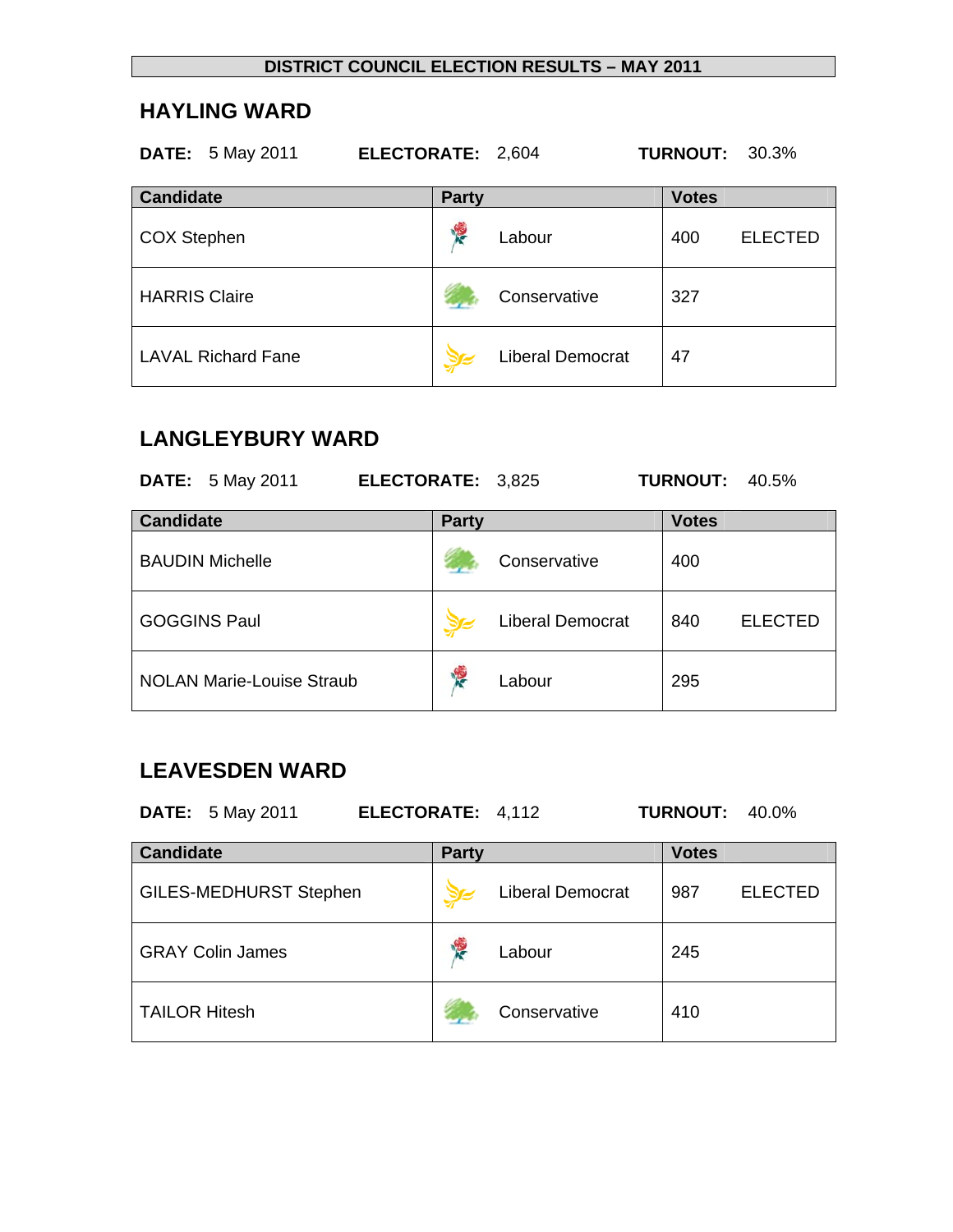# **MAPLE CROSS AND MILL END WARD**

| <b>DATE:</b> 5 May 2011 | ELECTORATE: 4,143 |                         | <b>TURNOUT:</b> | 38.8%          |
|-------------------------|-------------------|-------------------------|-----------------|----------------|
| <b>Candidate</b>        | <b>Party</b>      |                         | <b>Votes</b>    |                |
| <b>KING Joan</b>        | 慢                 | Labour                  | 190             |                |
| <b>RAW David</b>        |                   | Conservative            | 532             |                |
| <b>SHAW Ann</b>         |                   | <b>Liberal Democrat</b> | 883             | <b>ELECTED</b> |

## **MOOR PARK & EASTBURY WARD**

| <b>DATE:</b> 5 May 2011 | ELECTORATE: 4,611 |                         | <b>TURNOUT:</b><br>$42.0\%$ |
|-------------------------|-------------------|-------------------------|-----------------------------|
| <b>Candidate</b>        | <b>Party</b>      |                         | <b>Votes</b>                |
| <b>ASQUITH Jerry</b>    |                   | <b>Liberal Democrat</b> | 282                         |
| <b>LESTER Martin</b>    | <b>DEP</b>        | UK Independence         | 98                          |
| <b>SANGSTER Ralph</b>   |                   | Conservative            | 1,367<br><b>ELECTED</b>     |
| <b>SHUMAKE Greg</b>     |                   | Labour                  | 172                         |

## **NORTHWICK WARD**

| <b>DATE:</b> 5 May 2011 | ELECTORATE: 3,403 |                         | <b>TURNOUT: 30.8%</b> |                |
|-------------------------|-------------------|-------------------------|-----------------------|----------------|
| <b>Candidate</b>        | <b>Party</b>      |                         | <b>Votes</b>          |                |
| <b>GOULD Yessica</b>    |                   | Conservative            | 398                   |                |
| <b>SPELLEN Ron</b>      |                   | <b>Liberal Democrat</b> | 180                   |                |
| <b>TIPPEN Len</b>       | <b>REA</b>        | Labour                  | 459                   | <b>ELECTED</b> |